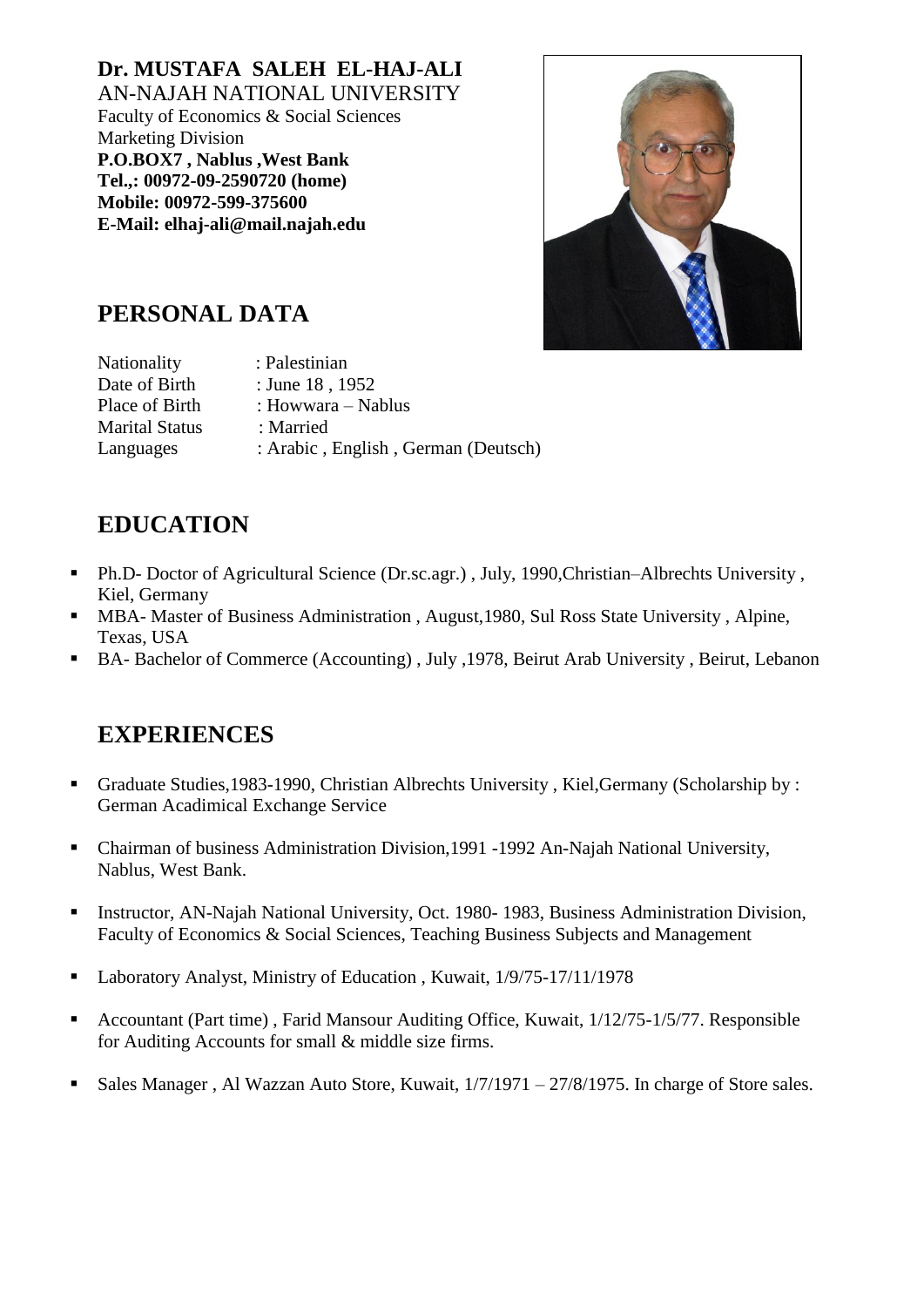#### **REFERENCES**

- Professor Dr. Abdulfattah abu Shukur Chairman :Economics Division, AN-Najah National University, Nablus, P.O.BOX7 WEST BANK.
- Prof. Dr.F.Huelsemeyer , Institut Fuer Betriebswirtschaft und Marktforschung der Lebensmittelverarbeitubg – Bundesanstalt fuer Milchforschung Hermann – Weigmann Str.1-27 2300 Kiel, Germany.
- Dr. Saaed Alkone Dean: Faculty of Economics & Social Sciences An-Najah National University Nablus, West Bank Tel: 00972-9-2329465

#### **MEMBERSHIPS**

- Howara Charitable Society
- Organic Olive Oil Foundation /Howara

# **ACTIVITIES**

- Participated in many training Workshops carried out by AL-OFUQ TRAINING FOUNDATION, NABLUS - WEST BANK, in the field of : Basic Principles in Marketing financed by the AMIDEAST.
- **Participated in many training Workshops in the fields of : feasibility studies . How to initiate and** manage successful Business , Marketing Management : functions and performance . Basic Principles in Marketing. In addition to many feasibility studies made to the local business community . financed by the UNDP and the AMIDEAST.
- Participated in the Regional Workshop '' How to Start Your Own Business? Training for Trainers" 23/10-11/11/1993 Cairo. Organized by ESCWA, UNDP and Arab Contractors Training Institute, Cairo.
- Main Trainer: WORKSHOP ; (UNDP & AL OFUQ) "How to Start Your Own Business?" 30/6 - 16/6/1994 Bethlahem University, Bethlahem, WEST BANK.
- Participated as a trainer in workshop "How to Start Your Own Business?" 11/7-28/7/1994 by: Al OFUQ TRAINING FOUNDATION , NABLUS , West Bank
- Mayor: Howwara Municipality, 1996-up to 23/5/1999, Howwara, Palestine.
- Assistant Professor at Marketing Division at An-Najah National University up to now.
- **Member of Faculty of Economics and Social Sciences Counsel 1/12/2008-1/12/2009 and from** 2012-2014